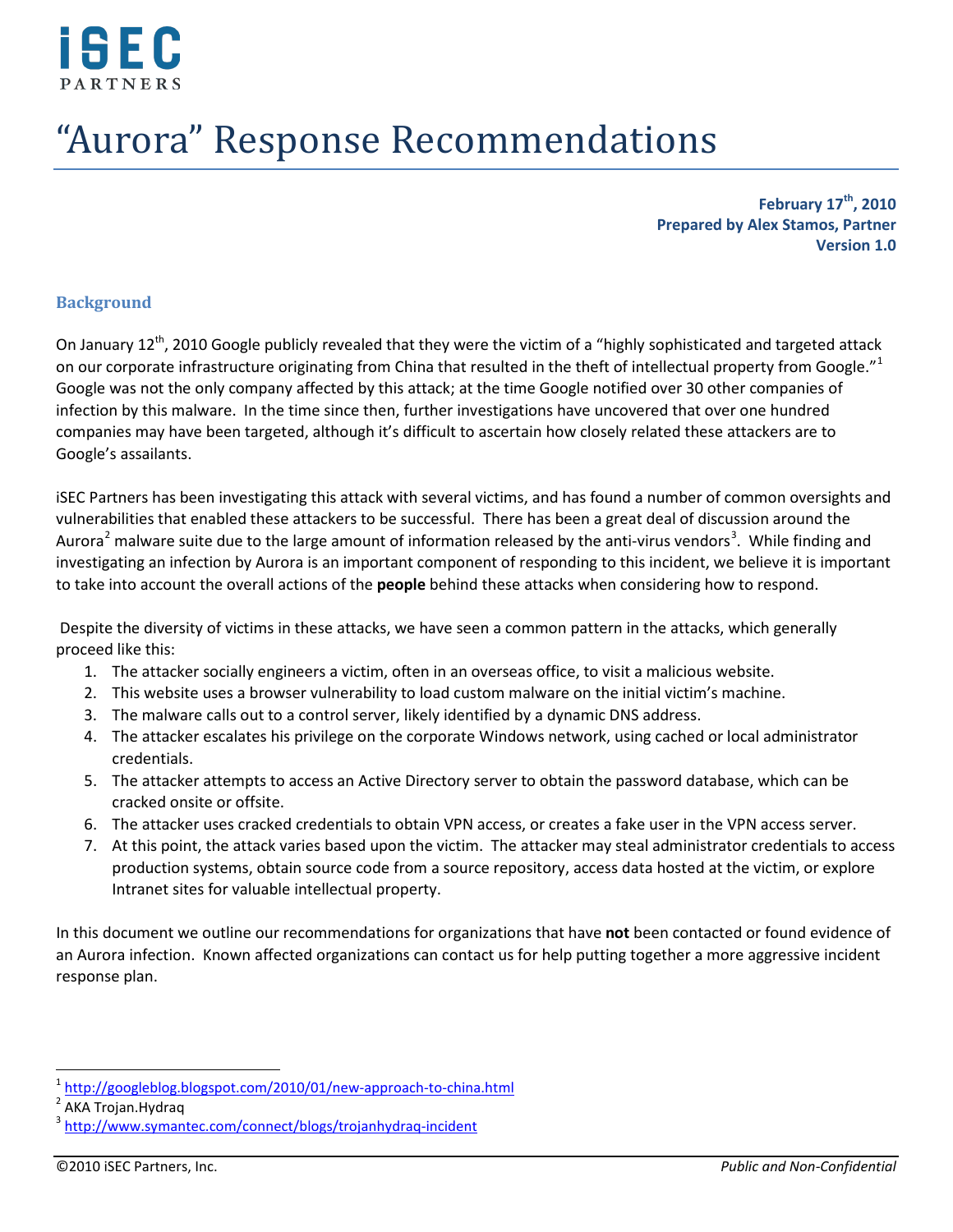

## **Tactical Recommendations**

These are recommended steps IT and security teams can take to detect the type of malicious activity exemplified by the Aurora incident.

- **1. Log and inspect DNS traffic.** The most effective surveillance mechanism for tracking the automated and manual attacks has been monitoring of internal DNS queries. DNS is a common control channel for malware, and these attackers have shown an affinity for using dynamic DNS providers to provide control information in DNS responses allowing the attackers to quickly move command and control servers ahead of investigators. In response to this incident we are recommending that potential victims:
	- a. Enable logging on their local DNS responders and centrally aggregate the request and response bodies
	- b. Monitor and audit all requests for dynamic DNS names
	- c. Investigate devices making suspicious or repeated queries to dynamic DNS names
- 2. **Establish internal network surveillance capability.** Without the ability to inspect and capture internal network traffic it is extremely difficult to trace this type of attack. The quickest solution that could provide this capability would be the deployment of software-based Intrusion Detection System (IDS) sensors inside the corporate firewalls, possibly using a free platform such as Snort. In the long run this capability could be replaced by a commercial product or managed service, although some of our clients have had difficulty effecting rule changes in their managed IDS sensors quick enough to be effective.
- 3. **Control inbound and outbound network traffic.** The initial route of infection for all of the known attacks has been through exploiting flaws in Internet Explorer or Adobe Acrobat using content hosted on external servers. Although these exploits were "0-days" and undetectable by ruleset based malware scanners, victims with extensive controls around Internet access by workstations, laptops and servers have been able to respond more quickly to these attacks, control outbound control channels and use log data to track down infected hosts. We strongly recommend that all companies preparing for this level of adversary deploy content-scanning web proxies with extensive, long-lived logging of requests. DNS resolution should happen on these proxies, and advanced clients should utilize SSL interception capability by deploying a corporate CA.
- 4. **Expand log aggregation.** The companies with the most effective response to these attacks have utilized their central log aggregation mechanisms to track the actions of these attackers. The storage of log data in multiple systems can seriously hamper investigation efforts and we are strongly recommending that clients create a central logging capability dedicated to security monitoring and incident response. We recommend that the security log aggregation system contain at least these logs:
	- a. Security and System event logs from Windows member servers.
	- b. Security, System, and Application event logs from Domain Controllers.
	- c. Login and SSH logs from UNIX servers.
	- d. DNS request and response records from all local resolvers.
	- e. Alerts from internal IDS sensors.
	- f. Request logs from web proxy devices.
	- g. Web access logs from Intranet sites and applications.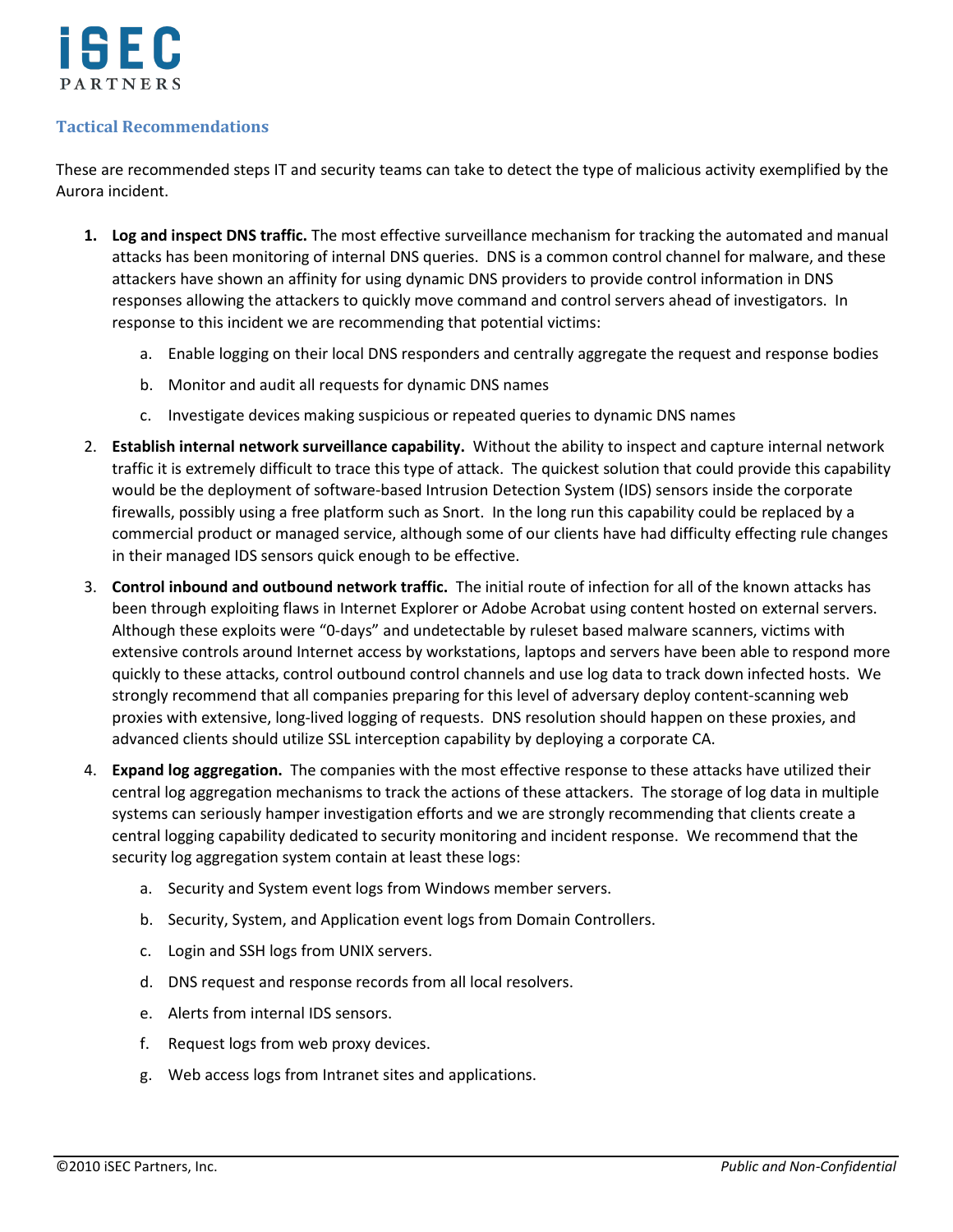

- 5. **Expand Windows endpoint control.** Networks with loosely managed Windows desktops and laptops are especially vulnerable to attacks against end users. We recommend that security sensitive organizations:
	- a. Disable the use of local administrator access for day-to-day activities. In most organizations local administrator access should be eliminated for almost all employees on their corporate-managed systems.
	- b. Utilize a patch solution that can update non-Microsoft products. Managing the patch levels of popular products such as Adobe Flash, Reader, Mozilla Firefox and Sun Java is key to preventing common exploits from working on your users.
	- c. Consider application whitelisting technologies.
- 6. **Audit VPN access and enrollment.** We have found evidence that these attackers prefer to establish remote access via "legitimate" VPN portals instead of always relying on the control channels for their custom malware. It is advisable to begin auditing your VPN access servers for unexpected users and to consider protections that prevent attackers from easily issuing themselves VPN access once they compromise a small number of user accounts.
- 7. **Test malware scanning against known rootkits.** Our investigations have shown that the attackers are willing to use variants of standard rootkits in their attacks alongside their custom code, such as TLD3. We recommend that organizations test the effectiveness of their malware control mechanisms by intentionally infecting a managed system with common rootkits and running a "full scan".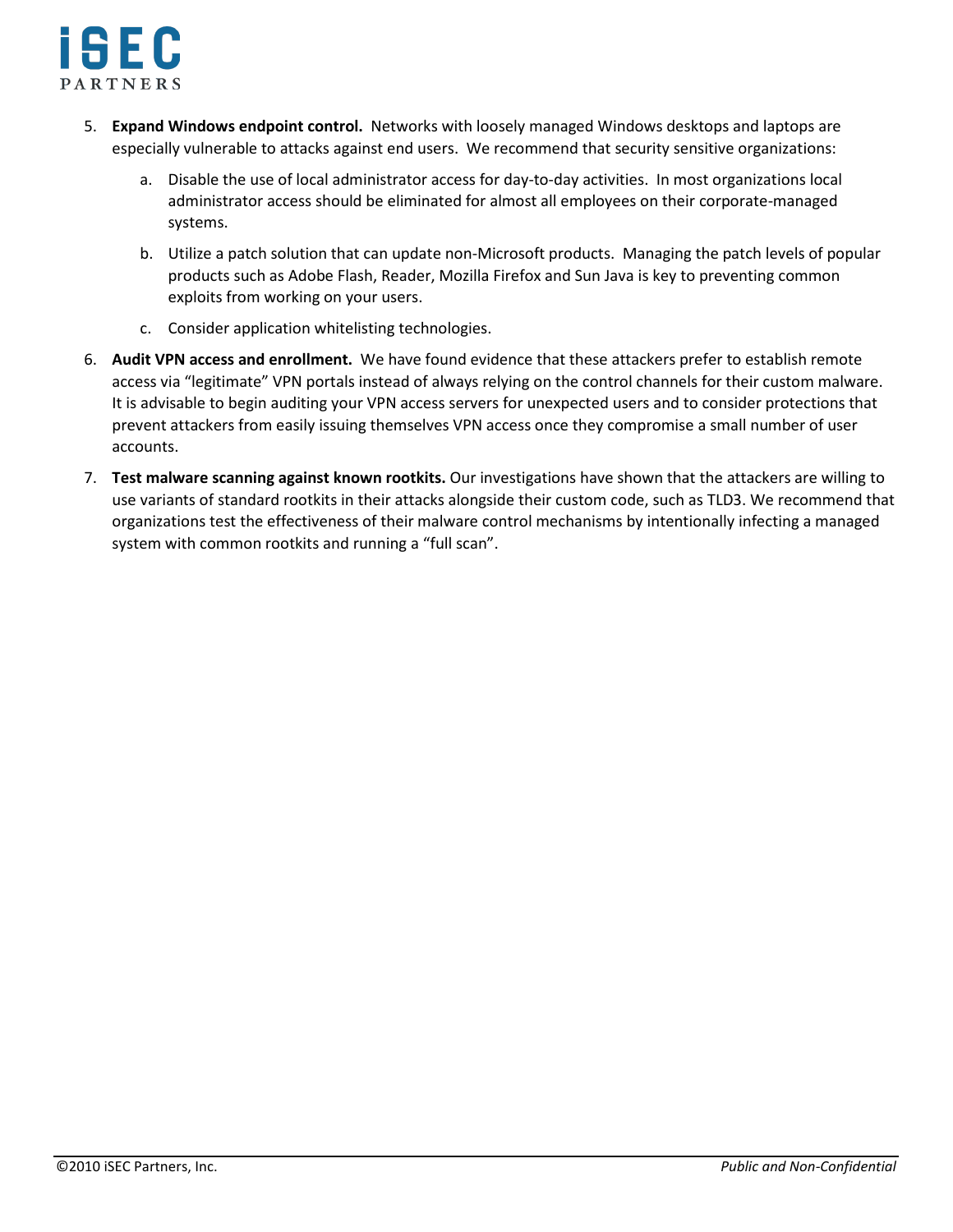

## **Strategic Recommendations**

These are longer term recommendations to help prepare for this type of advanced, targeted threat. This list is in no way exhaustive, but represents several issues that we commonly see in client networks.

- **1. Build a security operations team.** Many of our suggestions will result in the creation of much larger datasets of use for quickly finding and responding to attackers inside of a company's perimeter. Unfortunately, this data is useless if there is no staff to monitor or respond to anomalies. A proper security operations team is related to but stands apart from security architecture and audit functions. It is important that security operations employees are granted access to production systems and logging facilities and are able to quickly retrieve data from monitoring systems.
- **2. Secure your overseas offices.** Many of the companies involved have found that a large portion of their infected workstations originated in an overseas office. The preferred route of attack seems to be via social networks and chat channels, which are effective in socially engineering these employees into clicking on a malicious link or opening an infected file. It is important for central IT security teams to evaluate what IT functions are absolutely required for the functioning of their remote offices and to restrict internal network access to those resources. More restrictive companies should consider which social networks and chat mechanisms should be provided for use on corporate systems.
- **3. Classify and catalog sensitive data.** Victims of these types of attacks who do not understand the disposition of their critical data and systems start at a disadvantage. Having this list in hand at the start of an incident response can guide the responders to the systems of greatest import to the victim and attacker.
- 4. **Secure your Active Directory network.** A theme of many of these intrusions has been a concerted effort by the attackers to utilize the corporate Active Directory forest to gain privilege across the network. The attackers are quite patient, and have utilized software that waits in the background for a use of a NTLM credential by a domain admin for one of several services on the machine (RDP, SMB, DCOM) that then captures the NTLM hash for cracking. Once they have this hash, the attacker is able to pull the entire Active Directory database for offline pre-computed dictionary cracking. There are several steps to securing your AD forest from these attackers:
	- a. **Make Domain Administrator account logins smartcard-only.** This configuration greatly reduces the risk of theft and misuse of administrator credentials. If backup logins with passwords are required, they should be distinct accounts limited to console login only.
	- b. **Do not use shared local accounts.** The use of local (non-Domain) accounts with a shared password is a common technique in corporate IT environments, especially when machines are imaged from a common corporate build. Unfortunately shared accounts can easily be cracked by offline computing resources or the NTLM hash used as a password equivalent.
	- c. **Beware of using Domain Admin accounts in automated processes.** Many IT departments use system management and security devices that regularly log into Windows clients and servers to check for patch levels, configuration compliance or to perform log aggregation. Whether these logins are performed by dedicated devices or software installed on a domain member server, it is often possible for an attacker to downgrade the authentication handshake to NTLM and perform a brute-force attack to retrieve the domain admin password. These processes should be configured to use non-Administrator users whenever possible. Consider upgrading such systems to Windows 7 or Windows Server 2008 R2 and using GPO to audit or restrict NTLM traffic to remote servers.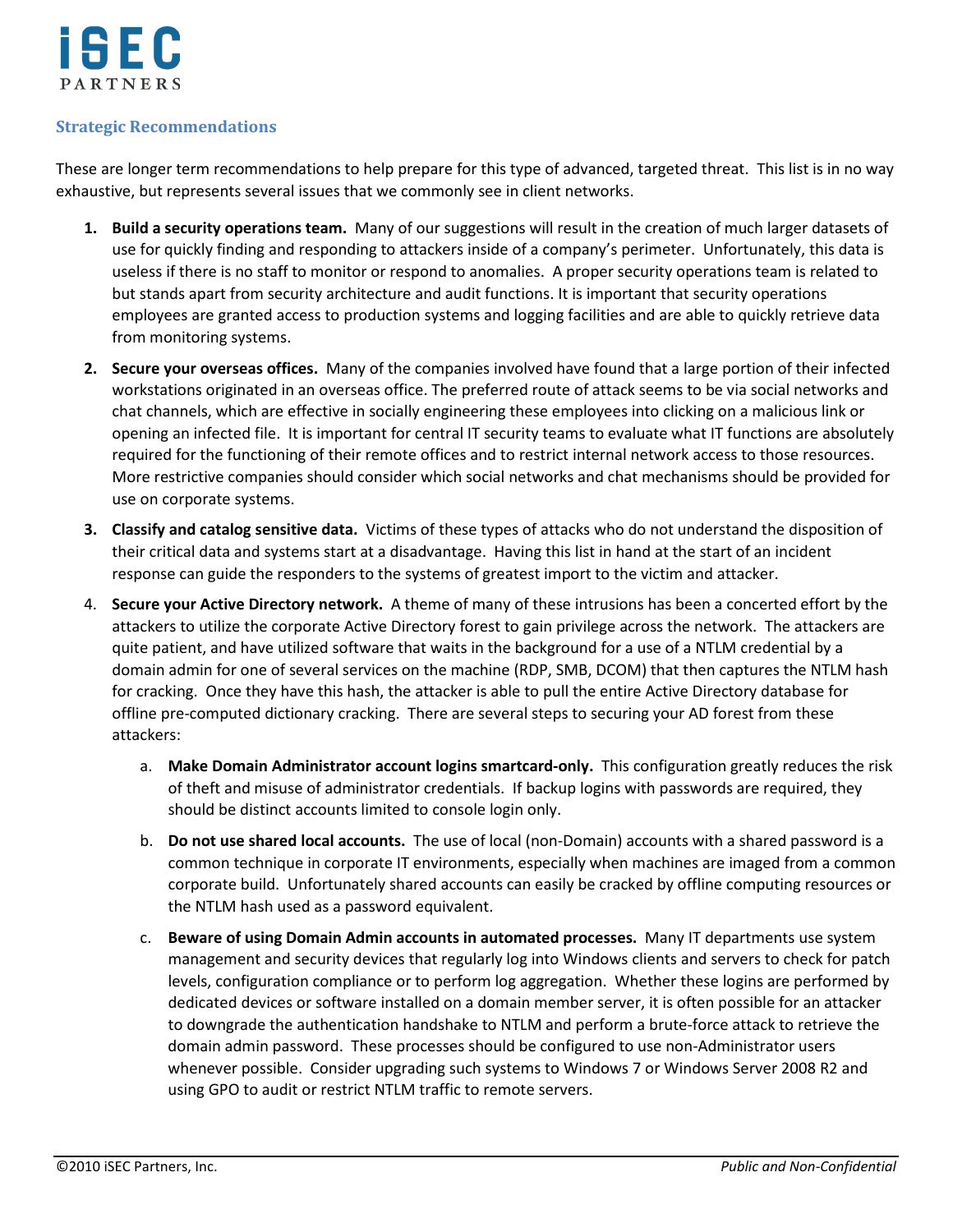

- d. **Set GPO to reduce authentication attack danger.** There are several Active Directory group policy settings that can increase the difficulty of attacking local and domain credentials. Although the details of these settings go beyond the scope of this document, there are several excellent public resources for Windows hardening<sup>[4](#page-4-0)</sup>. Important settings to harden include the NoLMHash<sup>[5](#page-4-1)</sup>, LDAP Signing, DCOM **Packet Security** and **LAN Manager Authentication Level[6](#page-4-2)** policies.
- e. **Audit Domain users for unusual permissions.** Attackers who gain escalated privileges on a domain often create user accounts and join them to unusual groups, such as Backup Admins, or directly grant themselves privileges unnecessary for normal use. There are several commercial tools for auditing an Active Directory for permission issues, which can be useful in finding outlier accounts.
- f. **Deploy read-only domain controllers in overseas offices**. Active Directory forests with the Windows 2008 functional level have the option of deploying read-only Active Directory servers. This is a critical security enhancement to Windows networks that is appropriate for use in semi-trusted physical environments. It should be noted, however, that password database cracking techniques are also available against read-only domain controllers.
- g. **Consider an external Forest with a two-way trust for remote offices**. Administrative security boundaries in AD are enforced at the Forest, not the Domain level. Creating distinct AD Forests with two-way trusts and SID Filter Quarantine<sup>[7](#page-4-3)</sup> enabled (the default) allows seamless Kerberos authentication between all systems while preventing elevation of privilege attacks that are possible between systems in the same Forest. Alternatively, Active Directory Federation Services can be used to enable usertransparent, cross-Forest resource access with even more limited interconnectivity and trust.

<span id="page-4-0"></span>[http://www.nsa.gov/ia/guidance/security\\_configuration\\_guides/current\\_guides.shtml](http://www.nsa.gov/ia/guidance/security_configuration_guides/current_guides.shtml)<br>http://support.microsoft.com/kb/299656

<span id="page-4-1"></span>

<span id="page-4-2"></span><sup>&</sup>lt;sup>6</sup> <u>[http://technet.microsoft.com/en-us/library/dd560653\(WS.10\).aspx](http://technet.microsoft.com/en-us/library/dd560653(WS.10).aspx)</u><br><sup>7</sup> [http://technet.microsoft.com/en-us/library/cc772633\(WS.10\).aspx](http://technet.microsoft.com/en-us/library/cc772633(WS.10).aspx)

<span id="page-4-3"></span>